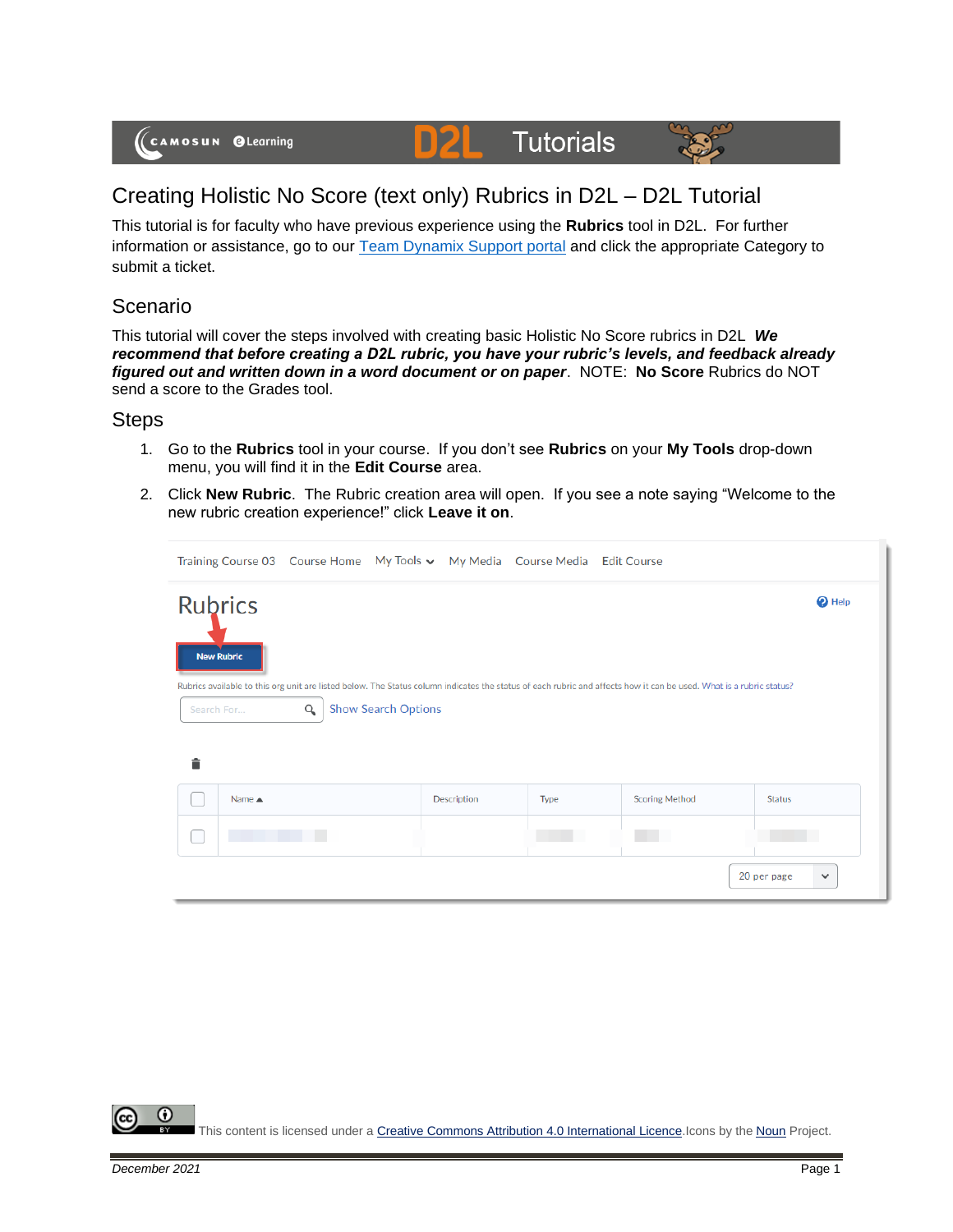3. Give your rubric a **Name**. Note that a rubric can be used for multiple assessments, so you don't have to name it after a specific assessment (for example, "Assignment 1 Rubric") unless that works for you.

Select the **Type** of rubric you wish to create, and the **Scoring** you wish the rubric to have. For this tutorial, we are selecting **Holistic** and **No Score.** Note that you can change these settings at any point – the rubric will adjust to the new Type or Scoring. This is handy if you would like to see different options before committing to one particular type of rubric.

NOTE: Because Holistic rubrics have only one criterion (but multiple Levels) you will NOT be able to click on the **Add Criterion** link once you have chosen Holistic rubric.

| Edit Rubric ~<br>Name*<br>Presentation Feedback Rubric<br>Scoring: No Score V<br>Reverse Level Order<br>Type: Holistic ↓                                                                                                                                                                                                                                                                                                          |                                                                                                                                                                                                                                                                                                                                                                                                                                  | $\checkmark$ Saved Status: Draft $\checkmark$                                                                                                                                                                                                                                                                                                                                                              |
|-----------------------------------------------------------------------------------------------------------------------------------------------------------------------------------------------------------------------------------------------------------------------------------------------------------------------------------------------------------------------------------------------------------------------------------|----------------------------------------------------------------------------------------------------------------------------------------------------------------------------------------------------------------------------------------------------------------------------------------------------------------------------------------------------------------------------------------------------------------------------------|------------------------------------------------------------------------------------------------------------------------------------------------------------------------------------------------------------------------------------------------------------------------------------------------------------------------------------------------------------------------------------------------------------|
| Excellent<br>╬<br>â                                                                                                                                                                                                                                                                                                                                                                                                               | Satisfactory<br>â                                                                                                                                                                                                                                                                                                                                                                                                                | Needs Work<br>╬<br>â                                                                                                                                                                                                                                                                                                                                                                                       |
| · identifies most important ill-defined<br>aspects of problem as well as general<br>ill-defined problem nature<br>• keenly aware of personal perspective<br>and biases and compensates effectively<br>· also aware of relationship between<br>present problem and context in which<br>it is situated<br>· uses goal, mission or other ultimates to<br>structure problem space effectively<br>systematically works through problem | · aware of general "ill-defined" nature of<br>the problem an<br>· somewhat aware of personal<br>perspective but not fully able to<br>compensate for its effects<br>• evidence of awareness of problem<br>context found throughout solution<br>process but some important<br>connections and implications not<br>recognized<br>• works through problem systematically<br>but may omit necessary<br>reconsideration of assumptions | · unaware of either general or specific<br>characteristics that preclude routine<br>solution procedures<br>• apparently unaware of personal<br>perspectives, biases or assumptions<br>and their effects<br>• apparently unaware of broader context<br>In which problem occurs; assumes<br>singular perspective<br>. unable or unwilling to structure on the<br>problem space within parameters<br>provided |
|                                                                                                                                                                                                                                                                                                                                                                                                                                   | + Add Criterion                                                                                                                                                                                                                                                                                                                                                                                                                  |                                                                                                                                                                                                                                                                                                                                                                                                            |
| Options                                                                                                                                                                                                                                                                                                                                                                                                                           |                                                                                                                                                                                                                                                                                                                                                                                                                                  | D                                                                                                                                                                                                                                                                                                                                                                                                          |

⋒ This content is licensed under [a Creative Commons Attribution 4.0 International Licence.I](https://creativecommons.org/licenses/by/4.0/)cons by the [Noun](https://creativecommons.org/website-icons/) Project.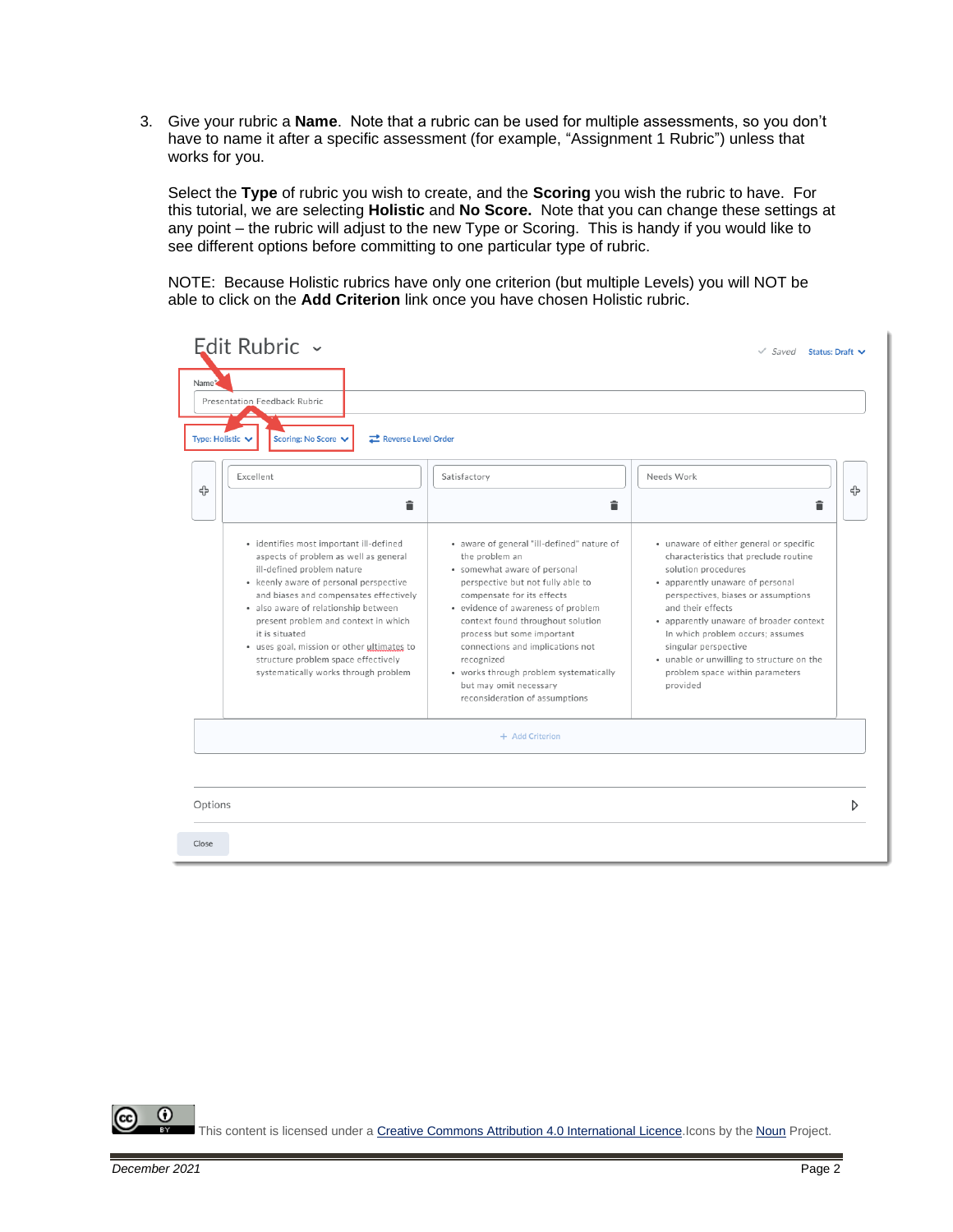4. Fill in your **Levels (**Holistic rubrics do not have multiple Criteria**)**. The **Levels** (columns in the table) are HOW you are grading them, for example, Excellent, Satisfactory, Needs Work.

| Presentation Feedback Rubric |                                                                                                                                                                                                                                                                                                                                                                                                                 |                                                                                                                                                                                                                                                                                                                                                                                                                                  |                                                                                                                                                                                                                                                                                                                                                                                                            |
|------------------------------|-----------------------------------------------------------------------------------------------------------------------------------------------------------------------------------------------------------------------------------------------------------------------------------------------------------------------------------------------------------------------------------------------------------------|----------------------------------------------------------------------------------------------------------------------------------------------------------------------------------------------------------------------------------------------------------------------------------------------------------------------------------------------------------------------------------------------------------------------------------|------------------------------------------------------------------------------------------------------------------------------------------------------------------------------------------------------------------------------------------------------------------------------------------------------------------------------------------------------------------------------------------------------------|
| Type: $H$ istic $\vee$       | Reverse Level Order<br>Scoring: No Score V                                                                                                                                                                                                                                                                                                                                                                      |                                                                                                                                                                                                                                                                                                                                                                                                                                  |                                                                                                                                                                                                                                                                                                                                                                                                            |
| Excellent                    |                                                                                                                                                                                                                                                                                                                                                                                                                 | Satisfactory                                                                                                                                                                                                                                                                                                                                                                                                                     | Needs Work                                                                                                                                                                                                                                                                                                                                                                                                 |
|                              | â                                                                                                                                                                                                                                                                                                                                                                                                               | â                                                                                                                                                                                                                                                                                                                                                                                                                                | â                                                                                                                                                                                                                                                                                                                                                                                                          |
| it is situated               | · identifies most important ill-defined<br>aspects of problem as well as general<br>ill-defined problem nature<br>• keenly aware of personal perspective<br>and biases and compensates effectively<br>· also aware of relationship between<br>present problem and context in which<br>· uses goal, mission or other ultimates to<br>structure problem space effectively<br>systematically works through problem | · aware of general "ill-defined" nature of<br>the problem an<br>· somewhat aware of personal<br>perspective but not fully able to<br>compensate for its effects<br>· evidence of awareness of problem<br>context found throughout solution<br>process but some important<br>connections and implications not<br>recognized<br>• works through problem systematically<br>but may omit necessary<br>reconsideration of assumptions | · unaware of either general or specific<br>characteristics that preclude routine<br>solution procedures<br>· apparently unaware of personal<br>perspectives, biases or assumptions<br>and their effects<br>• apparently unaware of broader context<br>In which problem occurs; assumes<br>singular perspective<br>. unable or unwilling to structure on the<br>problem space within parameters<br>provided |
|                              |                                                                                                                                                                                                                                                                                                                                                                                                                 | + Add Criterion                                                                                                                                                                                                                                                                                                                                                                                                                  |                                                                                                                                                                                                                                                                                                                                                                                                            |
|                              |                                                                                                                                                                                                                                                                                                                                                                                                                 |                                                                                                                                                                                                                                                                                                                                                                                                                                  |                                                                                                                                                                                                                                                                                                                                                                                                            |
| Options                      |                                                                                                                                                                                                                                                                                                                                                                                                                 |                                                                                                                                                                                                                                                                                                                                                                                                                                  |                                                                                                                                                                                                                                                                                                                                                                                                            |

 $\overline{\odot}$ (cc This content is licensed under [a Creative Commons Attribution 4.0 International Licence.I](https://creativecommons.org/licenses/by/4.0/)cons by the [Noun](https://creativecommons.org/website-icons/) Project.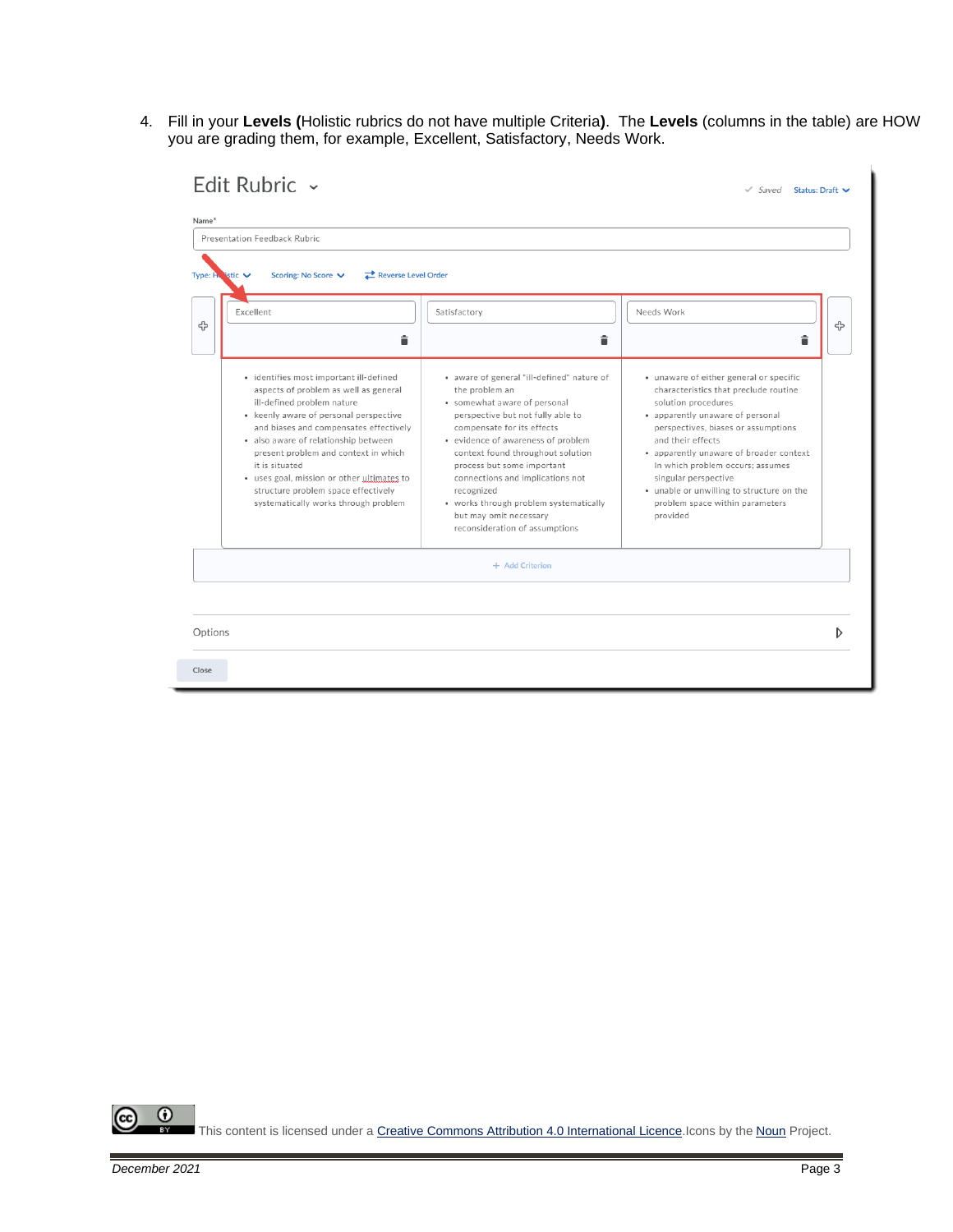5. You can add additional Levels by clicking the + (Plus) sign to the left of the Levels row. Here we have added a fourth Level.

| Name*<br>Presentation Feedback Rubric                     |                                                                                                                                                                                                                                                                                                                                                                                                                                                  |                                                                                                                                                                                                                                                                                                                                                                                                                                                     |                                                                                                                                                                                                                                                                                                                                                                                                                        |
|-----------------------------------------------------------|--------------------------------------------------------------------------------------------------------------------------------------------------------------------------------------------------------------------------------------------------------------------------------------------------------------------------------------------------------------------------------------------------------------------------------------------------|-----------------------------------------------------------------------------------------------------------------------------------------------------------------------------------------------------------------------------------------------------------------------------------------------------------------------------------------------------------------------------------------------------------------------------------------------------|------------------------------------------------------------------------------------------------------------------------------------------------------------------------------------------------------------------------------------------------------------------------------------------------------------------------------------------------------------------------------------------------------------------------|
| Type: Holistic $\vee$<br>Scoring: No Score V<br>Exemplary | Reverse Level Order<br>Excellent<br>â<br>â                                                                                                                                                                                                                                                                                                                                                                                                       | Satisfactory<br>â                                                                                                                                                                                                                                                                                                                                                                                                                                   | Needs Work<br>╬<br>Ê                                                                                                                                                                                                                                                                                                                                                                                                   |
|                                                           | · identifies most important<br>ill-defined aspects of<br>problem as well as general<br>ill-defined problem nature<br>• keenly aware of personal<br>perspective and biases and<br>compensates effectively<br>· also aware of relationship<br>between present problem<br>and context in which it is<br>situated<br>· uses goal, mission or other<br>ultimates to structure<br>problem space effectively<br>systematically works<br>through problem | • aware of general "ill-<br>defined" nature of the<br>problem an<br>· somewhat aware of<br>personal perspective but<br>not fully able to<br>compensate for its effects<br>· evidence of awareness of<br>problem context found<br>throughout solution<br>process but some<br>important connections and<br>implications not<br>recognized<br>· works through problem<br>systematically but may<br>omit necessary<br>reconsideration of<br>assumptions | · unaware of either general<br>or specific characteristics<br>that preclude routine<br>solution procedures<br>· apparently unaware of<br>personal perspectives.<br>biases or assumptions and<br>their effects<br>· apparently unaware of<br>broader context In which<br>problem occurs: assumes<br>singular perspective<br>· unable or unwilling to<br>structure on the problem<br>space within parameters<br>provided |

6. In the boxes under the **Levels**, add text describing, for example, what an "Excellent" level of criterion "Grammar and Spelling" looks like. Having all this outlined in a document before creating the D2L Rubric will make this process easier than figuring it out on the fly.

|                  | Edit Rubric $\sim$           |                                                                                                                                                                                                                                                                                                                                                                                                                                                  |                                                                                                                                                                                                                                                                                                                                                                                                                                                     | $\sqrt{S}$ aved<br>Status: Draft ↓                                                                                                                                                                                                                                                                                                                                                                                      |   |
|------------------|------------------------------|--------------------------------------------------------------------------------------------------------------------------------------------------------------------------------------------------------------------------------------------------------------------------------------------------------------------------------------------------------------------------------------------------------------------------------------------------|-----------------------------------------------------------------------------------------------------------------------------------------------------------------------------------------------------------------------------------------------------------------------------------------------------------------------------------------------------------------------------------------------------------------------------------------------------|-------------------------------------------------------------------------------------------------------------------------------------------------------------------------------------------------------------------------------------------------------------------------------------------------------------------------------------------------------------------------------------------------------------------------|---|
| Name*            |                              |                                                                                                                                                                                                                                                                                                                                                                                                                                                  |                                                                                                                                                                                                                                                                                                                                                                                                                                                     |                                                                                                                                                                                                                                                                                                                                                                                                                         |   |
|                  | Presentation Feedback Rubric |                                                                                                                                                                                                                                                                                                                                                                                                                                                  |                                                                                                                                                                                                                                                                                                                                                                                                                                                     |                                                                                                                                                                                                                                                                                                                                                                                                                         |   |
| Type: Holistic V | Scoring: No Score V          | Reverse Level Order                                                                                                                                                                                                                                                                                                                                                                                                                              |                                                                                                                                                                                                                                                                                                                                                                                                                                                     |                                                                                                                                                                                                                                                                                                                                                                                                                         |   |
| ሩ                | Exemplary<br>î               | Excellent<br>î                                                                                                                                                                                                                                                                                                                                                                                                                                   | Satisfactory<br>â                                                                                                                                                                                                                                                                                                                                                                                                                                   | Needs Work<br>î                                                                                                                                                                                                                                                                                                                                                                                                         | ඇ |
|                  |                              | · identifies most important<br>ill-defined aspects of<br>problem as well as general<br>ill-defined problem nature<br>• keenly aware of personal<br>perspective and biases and<br>compensates effectively<br>· also aware of relationship<br>between present problem<br>and context in which it is<br>situated<br>· uses goal, mission or other<br>ultimates to structure<br>problem space effectively<br>systematically works<br>through problem | · aware of general "ill-<br>defined" nature of the<br>problem an<br>· somewhat aware of<br>personal perspective but<br>not fully able to<br>compensate for its effects<br>· evidence of awareness of<br>problem context found<br>throughout solution<br>process but some<br>important connections and<br>implications not<br>recognized<br>· works through problem<br>systematically but may<br>omit necessary<br>reconsideration of<br>assumptions | · unaware of either general<br>or specific characteristics<br>that preclude routine<br>solution procedures<br>· apparently unaware of<br>personal perspectives,<br>biases or assumptions and<br>their effects.<br>· apparently unaware of<br>broader context In which<br>problem occurs: assumes<br>singular perspective<br>· unable or unwilling to<br>structure on the problem<br>space within parameters<br>provided |   |

This content is licensed under [a Creative Commons Attribution 4.0 International Licence.I](https://creativecommons.org/licenses/by/4.0/)cons by the [Noun](https://creativecommons.org/website-icons/) Project.

 $\odot$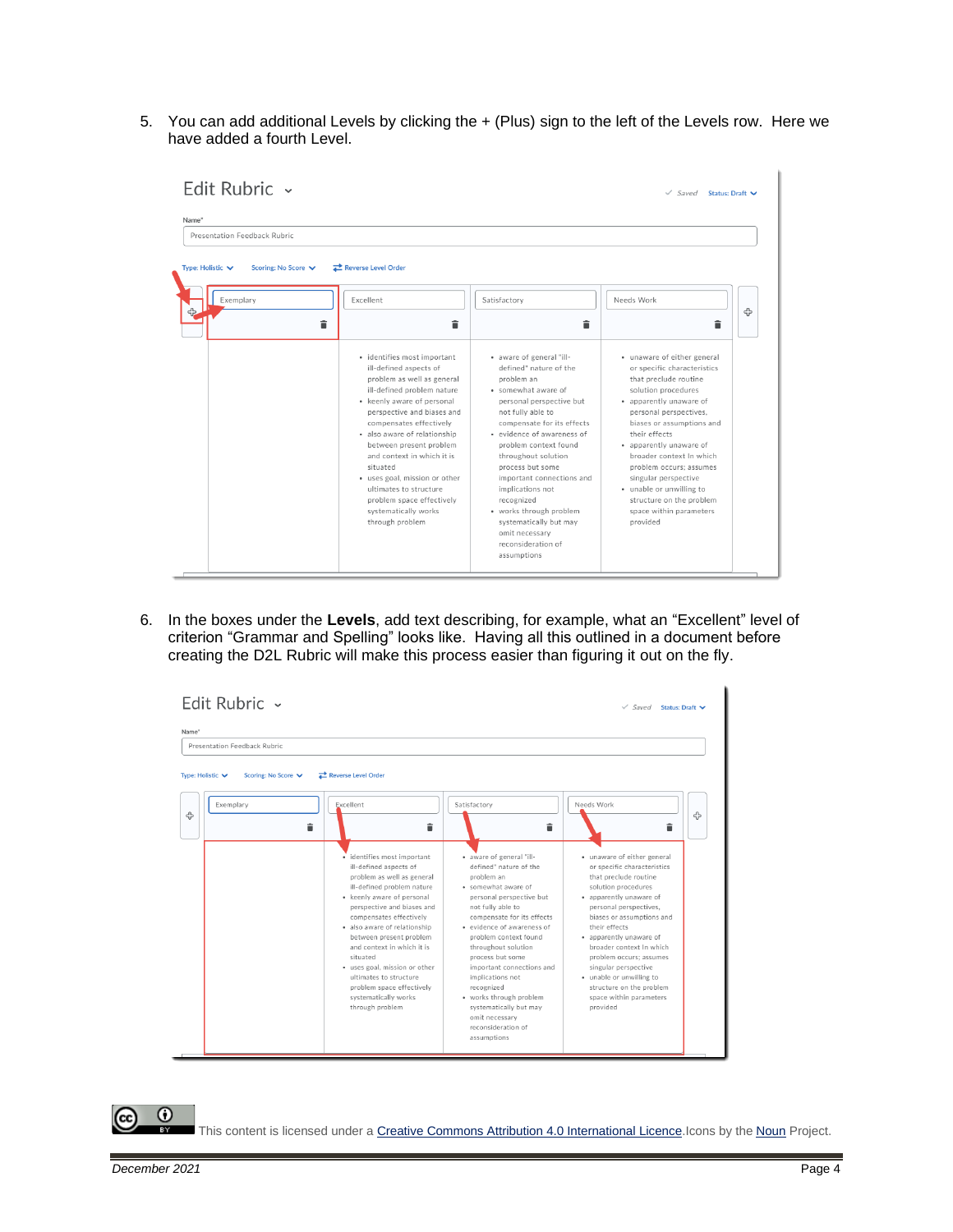7. Click on **Options**. In this section, you can control the **Visibility**, **Description**, and **Advanced Availability** for your rubric.

**Visibility** settings determine whether the rubric and scores are visible to students.

**Description** is for your personal reference – students do not see it.

**Advanced Availability** determines if your rubrics can be connected to activities (Assignments, Grades, Discussions) in D2L. You must check off **Competencies** to allow your rubrics to be attached to activities.

| Options                                                                            |  |  |  |  |  |
|------------------------------------------------------------------------------------|--|--|--|--|--|
| <b>Rubric Visibility</b>                                                           |  |  |  |  |  |
| Rubric is visible to students<br>$\bullet$                                         |  |  |  |  |  |
| Rubric is hidden from students                                                     |  |  |  |  |  |
|                                                                                    |  |  |  |  |  |
| Rubric is hidden from students until feedback is published                         |  |  |  |  |  |
| <b>Score Visibility</b>                                                            |  |  |  |  |  |
| Hide scores from students                                                          |  |  |  |  |  |
|                                                                                    |  |  |  |  |  |
| Description                                                                        |  |  |  |  |  |
| Add a description for your personal reference. It will not be shared with students |  |  |  |  |  |
|                                                                                    |  |  |  |  |  |
|                                                                                    |  |  |  |  |  |
|                                                                                    |  |  |  |  |  |
| <b>Advanced Availability</b>                                                       |  |  |  |  |  |
| Allow new associations in                                                          |  |  |  |  |  |
| Competencies<br>✓                                                                  |  |  |  |  |  |
| ePortfolio<br>$\checkmark$                                                         |  |  |  |  |  |
| What are associations?                                                             |  |  |  |  |  |
|                                                                                    |  |  |  |  |  |
|                                                                                    |  |  |  |  |  |
| Close                                                                              |  |  |  |  |  |

 $\odot$ This content is licensed under [a Creative Commons Attribution 4.0 International Licence.I](https://creativecommons.org/licenses/by/4.0/)cons by the [Noun](https://creativecommons.org/website-icons/) Project.